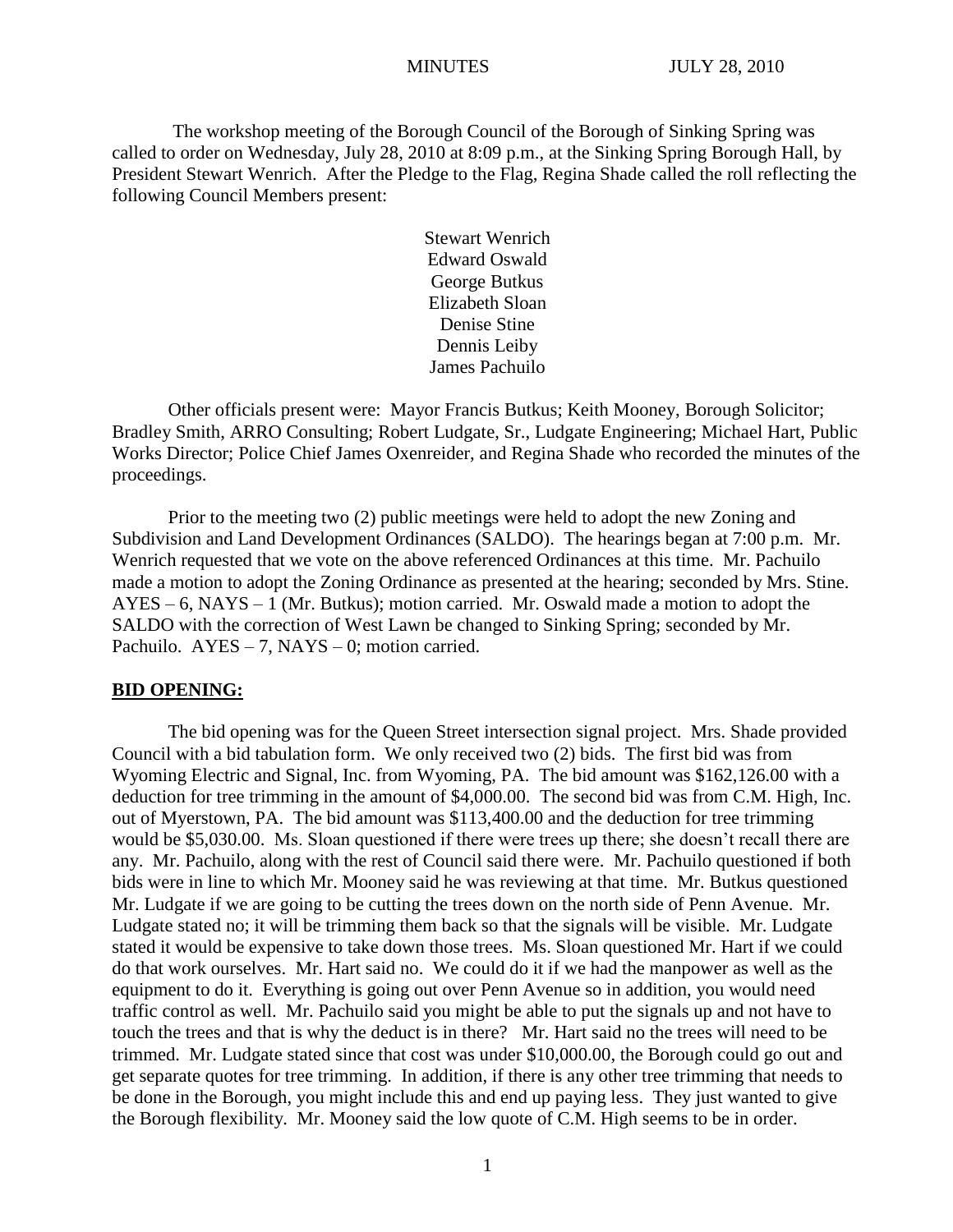## **BID OPENING (cont'd):**

Ms. Sloan made a motion to award the signal contract to C.M. High; seconded by Mr. Oswald. Ms. Sloan asked if they will be caring their own liability. Mr. Mooney said it will be in the contractual documents. Mr. Ludgate said that day they received a copy of the permit that was issued to JDH for this work. That permit requires PENNDOT to inspect. Mr. Wenrich stated the amount of \$113,400.00 will take care of the work and the tree trimming to which Mr. Mooney agreed. Mr. Mooney feels it is well worth it. Mr. Hart believes there are four (4) trees that need major trimming.  $AYES - 7$ ,  $NAYS - 0$ ; motion carried. Mr. Butkus asked what the time line was to have the work completed. Mr. Ludgate said the work must be done within the time frame and should be ready to go by October  $1<sup>st</sup>$ . Mr. Butkus said then if we wanted to trim anymore trees we essentially must decide by the next meeting so we can go out to bid, open the bids and be ready. Mr. Wenrich said he had one (1) tree taken down and that was close to \$1,800.00. Mr. Wenrich said the traffic control cost alone would be unbelievable. He is all in favor of saving money but he is not sure this is it. Mr. Butkus questioned if they want Mr. Hart to look at what other trees need to be trimmed in the Borough has a side issue. Mr. Hart said for the trees that we have he would just like to take a local person and do that. Mr. Butkus just thought that he wasn't sure if he wanted to get a separate bid for those trees or not. Mr. Hart said he could talk with them. Mr. Wenrich thought it would be worth a shot.

## **VISITORS:**

Mr. Wenrich said that Mrs. DiBiasi has left. It was his suggestion to have our Solicitor research the wording on how we can get a variance, amendment, whatever on her concern. Her issue was discussed at the hearings which were held prior. Ms. Sloan suggests that we should grandfather it in. We don't want to make the problem bigger. A brief discussion ensued. Mr. Wenrich directed Mr. Mooney to look into this and bring something to next week's Council meeting. Mr. Hart stated the focus was on her property and she kept earmarking commercial the word is actually nonconforming. We have a lot of them. Mr. Hart understands what she is looking for. She wants a letter of guarantee. She has a letter that states if it is totally destroyed to the ground she can't do it; however she can get a variance to do it. If the building gets destroyed but the foundation is still there she can build exactly what was there. It is in the letter but she doesn't like that. Mr. Butkus said it goes back to the mortgage company. Mr. Wenrich said we will let Mr. Mooney come up with a game plan for that.

## **EXECUTIVE SESSION:**

Council went into an executive session at 8:23 p.m. for a personnel issue.

## **RECONVENE:**

Council reconvened at 8:53 p.m. Mr. Butkus made a motion to suspend Mr. John Stuck, of the road crew, effective at the end of his current vacation, pending further investigation. When he returns to work on Monday he needs to return his keys to Mr. Hart until the investigation is over; seconded by Mr. Oswald.  $AYES - 6$ ,  $NAYS - 0$ ,  $ABSTAIN - 1$  (Mrs. Stine); motion carried.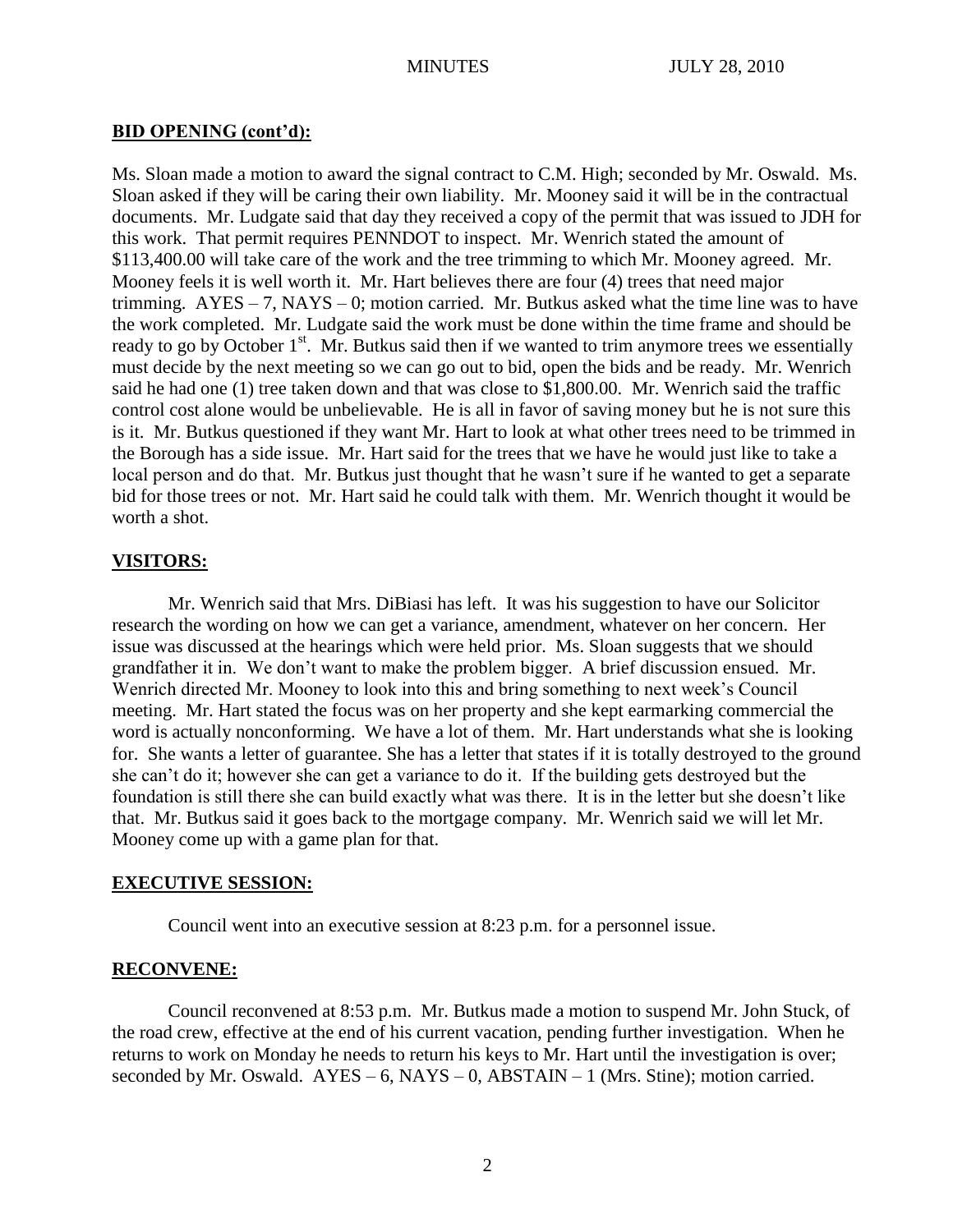#### **BUSINESS:**

The first item on the agenda was Alcon's request. Mr. Mooney stated that Alcon is going to begin construction. They are going to be consuming water that will not be going down into the sewers. They are asking that they be allowed to attach a deduct meter for the use of that water so they are not billed for sewage since it will not be going down into our system. Mr. Butkus stated there is another business that does this in our Borough. Mr. Butkus made a motion to accept their request; seconded by Ms. Sloan.  $AYES - 7$ ,  $NAYS - 0$ ; motion carried. Mr. Butkus explained how it will work.

The next item is the PIRMA letter. Mr. Mooney stated that PIRMA is the Borough's liability carrier. They have conducted an audit of the Borough's facilities and procedures. They issued a letter to us on July 20, 2010 making certain recommendations for training and adoption of policies by the Borough. They have asked that the Borough respond to their recommendations within thirty (30) days. All of their recommendations just need to be implemented within a responsible time frame. He feels all of the Borough managers that are affected by the recommendations have begun doing just that. He believes all we need to do is answer their statement of actions taken by stating the Borough has received their recommendations and we are beginning the steps to take action to implement the proper procedures. If Council agrees to this he thinks Council should make a motion stating such. Mr. Butkus made the motion with the addition that Council follows up with our staff to make sure everything was implemented within thirty five (35) days; seconded by Ms. Sloan. The Mayor asked who gets the paper when this is done. Mr. Mooney said the insurance carrier. The Mayor questioned who is the one that is going to see it gets back to the insurance carrier? Mrs. Shade stated she is.  $AYES - 7$ ,  $NAYS - 0$ ; motion carried. Ms. Sloan feels we should make sure that this stuff has all been taken care of. Mr. Hart stated they began today to write down the sign inspections. He stated they always did do them but beginning that day, they started recording them. Ms. Sloan believes are citizen complaint process is a good idea. Mr. Hart said we do that. He explained out the complaint form works. Mrs. Shade stated in addition, the person must be willing to sign the complaint form otherwise we do nothing; we can't really consider it a complaint. Ms. Sloan said right. Ms. Sloan stated you must be willing to stand behind it. Chief Oxenreider said he prepared a memo to Council in regards to the police department. He has updated his policies and procedures. He also is doing EVOC training which is basically a driving course for the officers. He notified Mr. Baynard of this and he will be coming down next week to get a copy of their standard operating procedures. Mrs. Shade stated we are redoing the handbook and in the handbook courtesy of Mr. Holland of VIST Insurance, are a brand new cell phone and other devise policy. Mrs. Shade forwarded that policy to all of Council and once the handbook is complete it will be voted on as part of the new handbook. Mrs. Shade stated that the police will also need to follow this same policy and she will forward that to Chief Oxenreider. He will incorporate that into their SOP's as well.

The next issue was stormwater management. Mr. Hart stated our current MS4 Permit expired last year. DEP has given everyone a one (1) year extension which is soon going to expire. We have to apply for a new five (5) year permit. The problem is DEP was to come up with draft ideas or concepts which we are suppose to do; they haven't, so we don't know what we are suppose to do. They are setting all kinds of strict rules which have to be done but nothing in writing. There is no draft ordinance. The permit has to be reinstated by March 9, 2011. You must apply for it six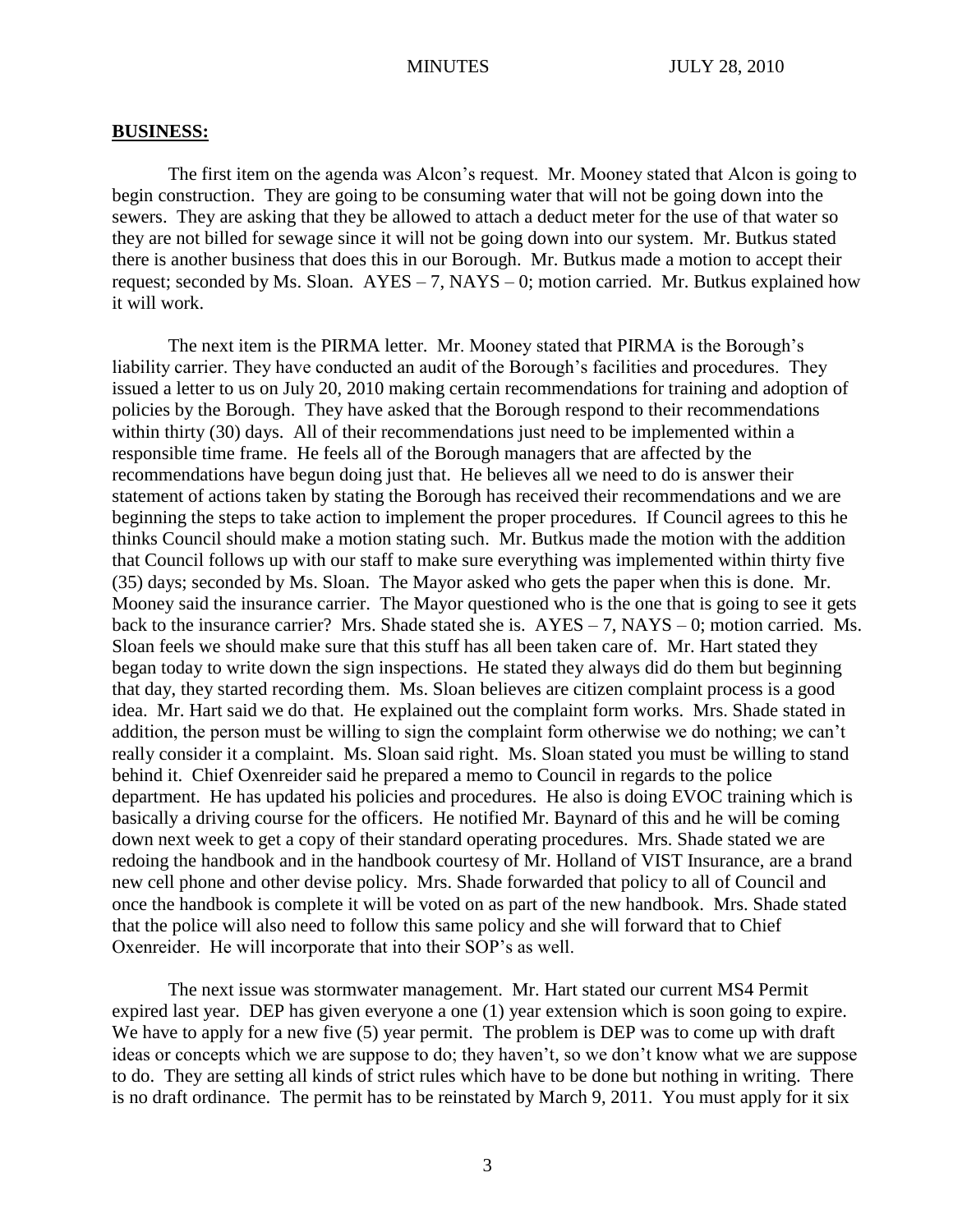#### **BUSINESS (cont'd):**

(6) months prior which means September of this year. In today's newspaper it appears they gave everyone a nine (9) month extension to do that but there is no concept out there of what we are to do. The Thursday prior, Mr. Hart attended a meeting at the Ag Center with a group of people from Montgomery County; they are forming a group to battle DEP and the EPA to get what proposed rules they heard reduced. We will never get them thrown out but hopefully reduced so it is livable for everybody. One (1) rule that they have heard about is that they want to have a retrofit for all catch basins. It is estimated to be \$2,000.00 per catch basin. We have 288 of them. Mr. Mooney said they are trying to regulate stormwater like you would do wastewater. Mr. Butkus questioned what is the retrofitting to do. He asked if it was to take out (inaudible). Mr. Hart said part of it. They are trying for clean streams. Ms. Sloan said it is a tax with no representation. We are looking at \$576,000.00 just for that. If that doesn't work any point where a stormwater discharge enters into a State waterway we would have to install pretreatment facilities to treat the water before it enters into the waterway. Mr. Butkus said it would probably be cheaper to pump it back to the sewer plant. Mr. Leiby questioned what would happen if we don't do it. Do we go to jail or what? Mr. Hart said we will be facing fines of \$17,000.00 a day until it is done. Mr. Pachuilo questioned if the State government passed this. Mr. Ludgate said no, this is an EPA mandate. He said it was part of the Chesapeake Bay Initiative. He feels technologically is overkill. Mr. Hart stated that Montgomery County asked Berks County join up with them to form one (1) large group. Mr. Wenrich said there is power in numbers. Mr. Hart said it will cost us money and that is based on residential size. Mr. Hart feels it would cost us about \$500.00 to join this group. By joining this it will buy us more time because we will be caught up in litigation. Mr. Butkus made a motion for the Borough to join the coalition for the amount not to exceed \$750.00; seconded by Ms. Sloan. AYES  $-7$ , NAYS – 0; motion carried. Mayor Butkus has been following this. Mr. Hart said after every single storm it will require that every catch basin be cleaned. A brief discussion ensued as how this might all be done. Mr. Ludgate pointed out that we will be responsible for private stormwater that enters into the Borough system. So you would also have a policing issue on private property. This will be another hidden cost administratively in terms of monitoring those areas. Mr. Hart said they are going to try and reduce the amount of water getting into any waterway. This means if someone is going to put a patio in or put up a shed, any amount of water collected from that impervious surface has got to be treated and maintained on that property. So people will need to install stormwater systems on their property for a shed put in their yard. It must be maintained and inspected. Mr. Butkus questioned if this would be able to infiltrate across the rest of their yard. Mr. Hart said no; it has to be a designed feature that will handle it. A brief discussion ensued. Mr. Butkus said he read that by 2035 they want to have the water be cleaner then the water that comes out of your tap. They can't point to any technology that can do that at this time. Mr. Leiby said most of our stormwater goes into the spring. Mr. Hart said no; it goes into the Cacoosing. Mayor Butkus said about half and half. Mr. Wenrich says we are taking a proactive approach. He likes the idea of joining the group. Mr. Hart said Spring Township, the City of Reading, South Heidelberg and others are joining the group.

#### **PUBLIC COMMENT:**

There was no public comment.